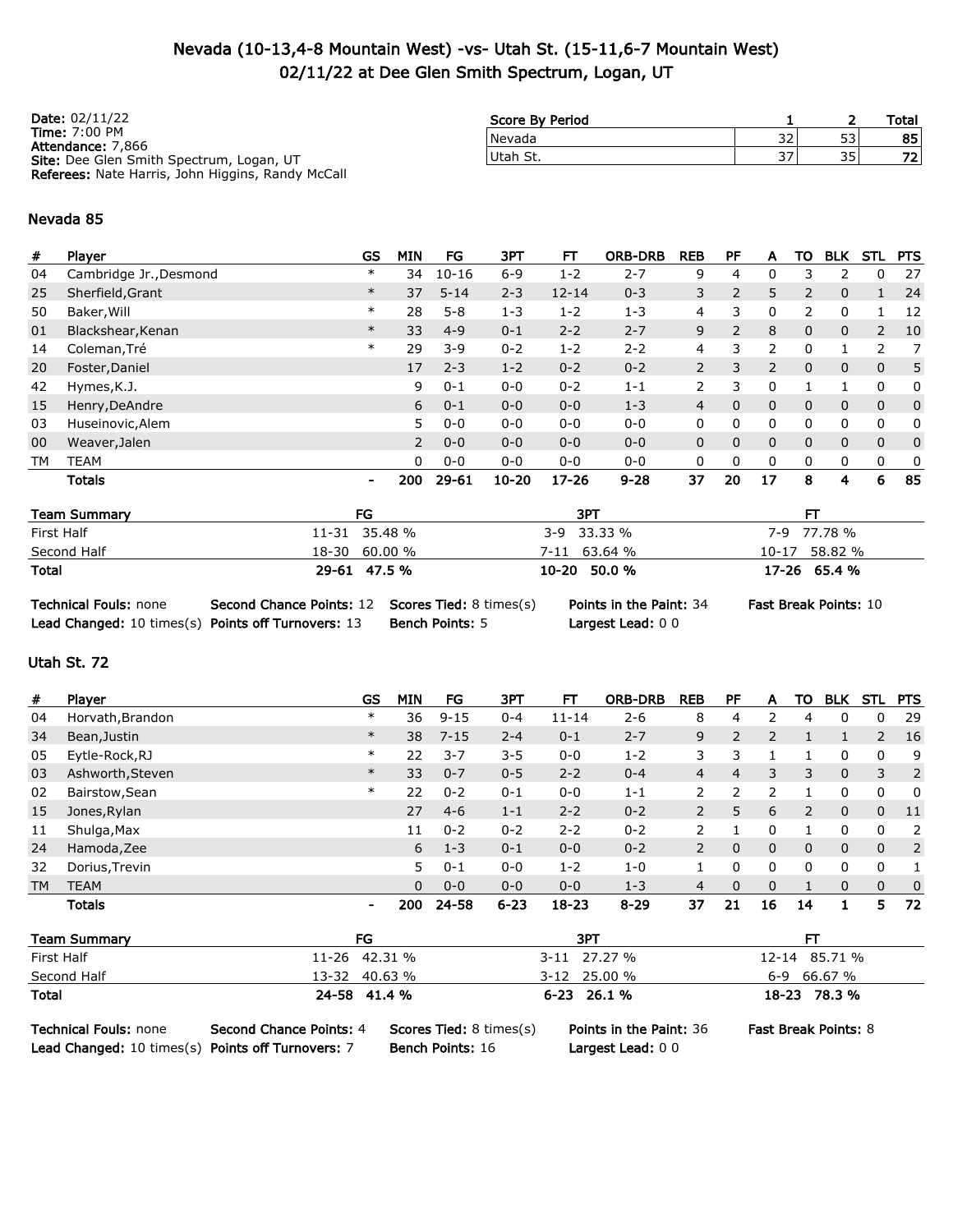# 1st Half Play By Play

| <b>VISITORS: Nevada</b>                           | Time                                          |         |                | Score Margin HOME TEAM: Utah St.          |
|---------------------------------------------------|-----------------------------------------------|---------|----------------|-------------------------------------------|
|                                                   | 19:33                                         |         |                | TURNOVER by HORVATH, BRANDON              |
| STEAL by BLACKSHEAR, KENAN                        | 19:33                                         |         |                |                                           |
| GOOD LAYUP by BLACKSHEAR, KENAN(fastbreak)(in the |                                               |         |                |                                           |
| paint)                                            | 19:27                                         | $2 - 0$ | V <sub>2</sub> |                                           |
|                                                   | 19:04                                         |         |                | MISS 3PTR by EYTLE-ROCK, RJ               |
|                                                   | $\mathord{\hspace{1pt}\text{--}\hspace{1pt}}$ |         |                | REBOUND OFF by BEAN, JUSTIN               |
|                                                   | 18:53                                         |         |                | TURNOVER by HORVATH, BRANDON              |
| MISS LAYUP by BAKER, WILL (in the paint)          | 18:43                                         |         |                |                                           |
|                                                   | 18:43                                         |         |                | BLOCK by BEAN, JUSTIN                     |
|                                                   | $\mathord{\hspace{1pt}\text{--}\hspace{1pt}}$ |         |                | REBOUND DEF by ASHWORTH, STEVEN           |
|                                                   | 18:37                                         |         |                | TURNOVER by ASHWORTH, STEVEN              |
| STEAL by COLEMAN, TRé                             | 18:37                                         |         |                |                                           |
| TURNOVER by CAMBRIDGE JR., DESMON                 | 18:29                                         |         |                |                                           |
|                                                   | 18:15                                         |         |                | MISS 3PTR by HORVATH, BRANDON             |
| REBOUND DEF by BLACKSHEAR, KENAN                  | $\overline{\phantom{a}}$                      |         |                |                                           |
| TURNOVER by BAKER, WILL                           | 18:02                                         |         |                |                                           |
|                                                   | 18:02                                         |         |                | STEAL by ASHWORTH, STEVEN                 |
|                                                   | 17:54                                         |         |                | MISS JUMPER by BEAN, JUSTIN               |
| REBOUND DEF by CAMBRIDGE JR., DESMON              | $\overline{\phantom{a}}$                      |         |                |                                           |
| GOOD LAYUP by SHERFIELD, GRANT(in the paint)      | 17:31                                         | $4 - 0$ | V <sub>4</sub> |                                           |
| ASSIST by BLACKSHEAR, KENAN                       | $\overline{\phantom{a}}$                      |         |                |                                           |
|                                                   | 17:18                                         |         |                | FOUL by EYTLE-ROCK, RJ                    |
|                                                   | 17:18                                         |         |                | TURNOVER by EYTLE-ROCK, RJ                |
| TURNOVER by BAKER, WILL                           | 17:11                                         |         |                |                                           |
|                                                   | 16:49                                         |         |                | MISS LAYUP by BEAN, JUSTIN(in the paint)  |
|                                                   | $\mathbb{L}^{\mathbb{L}}$                     |         |                |                                           |
| REBOUND DEF by COLEMAN, TRé                       |                                               |         |                |                                           |
| MISS 3PTR by COLEMAN, TRé                         | 16:34                                         |         |                |                                           |
| REBOUND OFF by COLEMAN, TRé                       | $\mathord{\hspace{1pt}\text{--}\hspace{1pt}}$ |         |                |                                           |
| MISS LAYUP by COLEMAN, TRé(in the paint)          | 16:28                                         |         |                |                                           |
| REBOUND OFF by BAKER, WILL                        | $\mathord{\hspace{1pt}\text{--}\hspace{1pt}}$ |         |                |                                           |
|                                                   | 16:27                                         |         |                | FOUL by BAIRSTOW, SEAN                    |
| GOOD FT by BAKER, WILL                            | 16:27                                         | $5 - 0$ | V <sub>5</sub> |                                           |
| MISS FT by BAKER, WILL                            | 16:27                                         |         |                |                                           |
|                                                   | $\mathord{\hspace{1pt}\text{--}\hspace{1pt}}$ |         |                | REBOUND DEF by EYTLE-ROCK, RJ             |
|                                                   | 16:02                                         |         |                | TURNOVER by ASHWORTH, STEVEN              |
| SUB OUT by BAKER, WILL                            | 16:02                                         |         |                |                                           |
| SUB IN by HYMES, K.J.                             | 16:02                                         |         |                |                                           |
|                                                   | 15:47                                         |         |                | FOUL by BAIRSTOW, SEAN                    |
| TIMEOUT MEDIA by TEAM                             | 15:47                                         |         |                |                                           |
|                                                   | 15:47                                         |         |                | SUB OUT by BAIRSTOW, SEAN                 |
|                                                   | 15:47                                         |         |                | SUB IN by SHULGA, MAX                     |
| GOOD FT by BLACKSHEAR, KENAN                      | 15:47                                         | $6-0$   | V <sub>6</sub> |                                           |
| GOOD FT by BLACKSHEAR, KENAN                      | 15:47                                         | $7 - 0$ | V <sub>7</sub> |                                           |
|                                                   | 15:37                                         | $7 - 3$ | V <sub>4</sub> | GOOD 3PTR by EYTLE-ROCK, RJ               |
| GOOD JUMPER by BLACKSHEAR, KENAN(in the paint)    | 15:24                                         | $9 - 3$ | V <sub>6</sub> |                                           |
|                                                   | 14:59                                         | $9 - 5$ | V <sub>4</sub> | GOOD JUMPER by BEAN, JUSTIN(in the paint) |
|                                                   | $\overline{\phantom{a}}$                      |         |                | ASSIST by HORVATH, BRANDON                |
| MISS JUMPER by BLACKSHEAR, KENAN                  | 14:35                                         |         |                |                                           |
|                                                   | $\overline{\phantom{a}}$                      |         |                | REBOUND DEF by BEAN, JUSTIN               |
|                                                   | 14:19                                         |         |                | MISS 3PTR by HORVATH, BRANDON             |
| REBOUND DEF by COLEMAN, TRé                       | $\overline{\phantom{a}}$                      |         |                |                                           |
| MISS JUMPER by SHERFIELD, GRANT                   | 14:00                                         |         |                |                                           |
|                                                   | $\overline{\phantom{a}}$ .                    |         |                | REBOUND DEF by TEAM                       |
|                                                   | 14:00                                         |         |                | SUB OUT by ASHWORTH, STEVEN               |
|                                                   | 14:00                                         |         |                | SUB OUT by HORVATH, BRANDON               |
|                                                   | 14:00                                         |         |                | SUB OUT by EYTLE-ROCK, RJ                 |
|                                                   |                                               |         |                |                                           |
|                                                   | 14:00                                         |         |                | SUB IN by JONES, RYLAN                    |
|                                                   | 14:00                                         |         |                | SUB IN by HAMODA, ZEE                     |
|                                                   | 14:00                                         |         |                | SUB IN by DORIUS, TREVIN                  |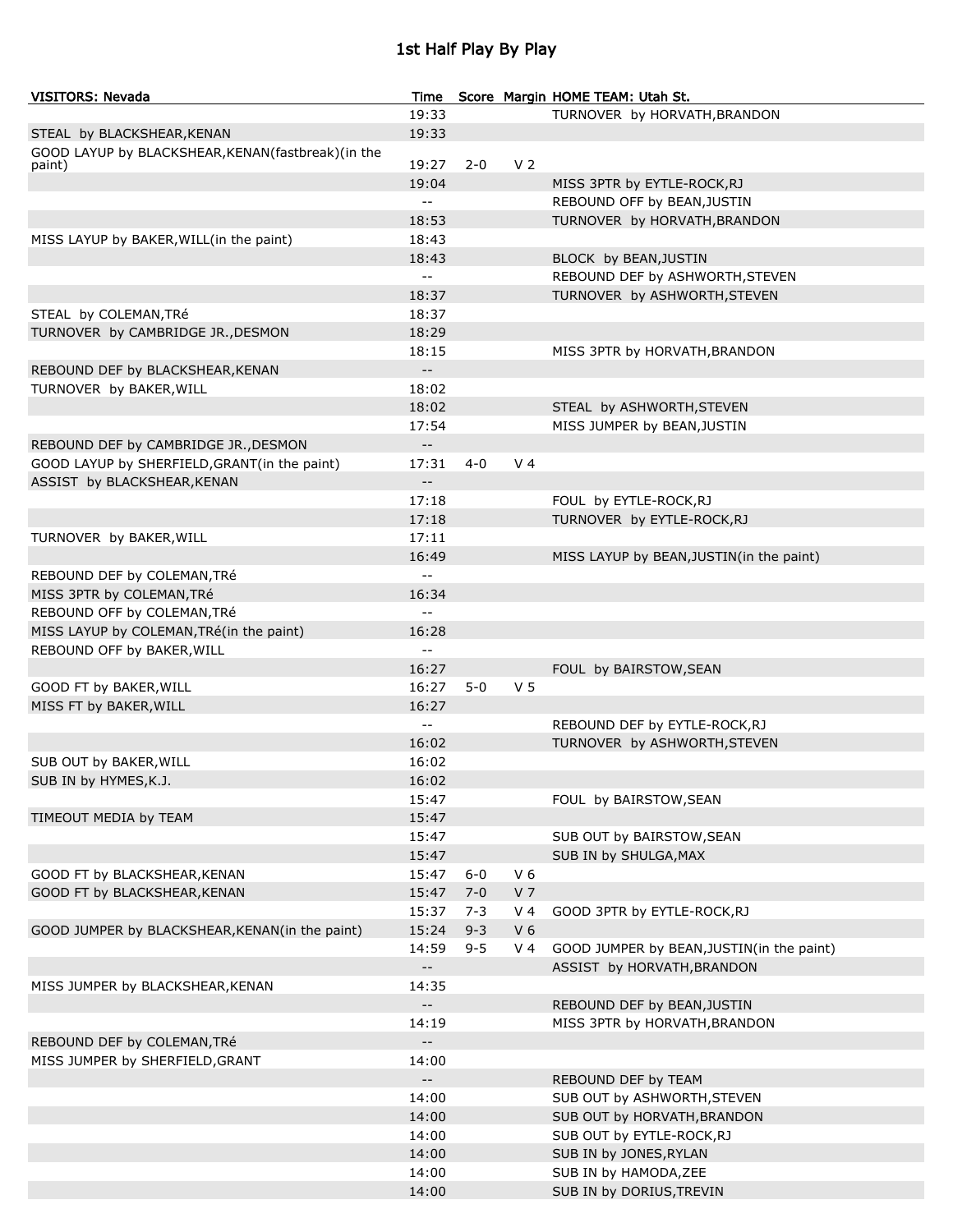| SUB OUT by BLACKSHEAR, KENAN              | 14:00                                         |             |                |                                              |
|-------------------------------------------|-----------------------------------------------|-------------|----------------|----------------------------------------------|
| SUB IN by FOSTER, DANIEL                  | 14:00                                         |             |                |                                              |
|                                           | 13:29                                         |             |                | MISS LAYUP by DORIUS, TREVIN(in the paint)   |
| BLOCK by COLEMAN, TRé                     | 13:29                                         |             |                |                                              |
|                                           | $\overline{\phantom{a}}$                      |             |                | REBOUND OFF by TEAM                          |
| MISS LAYUP by COLEMAN, TRé(in the paint)  | 13:12                                         |             |                |                                              |
|                                           | 13:12                                         |             |                | TURNOVER by TEAM                             |
|                                           | $\overline{\phantom{a}}$                      |             |                | REBOUND DEF by HAMODA, ZEE                   |
| FOUL by HYMES, K.J.                       | 13:04                                         |             |                |                                              |
|                                           | 13:01                                         |             |                | MISS FT by DORIUS, TREVIN                    |
|                                           | $\overline{\phantom{a}}$                      |             |                | REBOUND DEADB by TEAM                        |
|                                           | 13:01                                         | $9 - 6$     | $V_3$          | GOOD FT by DORIUS, TREVIN                    |
| MISS 3PTR by SHERFIELD, GRANT             | 12:48                                         |             |                |                                              |
|                                           | $\overline{\phantom{a}}$                      |             |                | REBOUND DEF by SHULGA, MAX                   |
| FOUL by FOSTER, DANIEL                    | 12:39                                         |             |                |                                              |
| SUB OUT by SHERFIELD, GRANT               | 12:38                                         |             |                |                                              |
| SUB IN by BLACKSHEAR, KENAN               | 12:38                                         |             |                |                                              |
|                                           | 12:34                                         | $9 - 8$     | V <sub>1</sub> | GOOD LAYUP by JONES, RYLAN(in the paint)     |
| GOOD 3PTR by CAMBRIDGE JR., DESMON        | 12:14                                         | $12 - 8$    | V <sub>4</sub> |                                              |
|                                           | $\overline{\phantom{a}}$ .                    |             |                |                                              |
| ASSIST by BLACKSHEAR, KENAN               |                                               |             |                |                                              |
|                                           | 12:03                                         |             |                | TURNOVER by JONES, RYLAN                     |
| STEAL by BLACKSHEAR, KENAN                | 12:03                                         |             |                |                                              |
| MISS 3PTR by CAMBRIDGE JR., DESMON        | 11:56                                         |             |                |                                              |
| REBOUND OFF by BLACKSHEAR, KENAN          | $\overline{\phantom{m}}$                      |             |                |                                              |
| GOOD JUMPER by COLEMAN, TRé(in the paint) | 11:48                                         | $14 - 8$    | V <sub>6</sub> |                                              |
|                                           |                                               | 11:23 14-10 | V <sub>4</sub> | GOOD JUMPER by HAMODA, ZEE(in the paint)     |
| GOOD 3PTR by CAMBRIDGE JR., DESMON        |                                               | 10:58 17-10 | V <sub>7</sub> |                                              |
| ASSIST by BLACKSHEAR, KENAN               | --                                            |             |                |                                              |
| FOUL by COLEMAN, TRé                      | 10:40                                         |             |                |                                              |
| TIMEOUT MEDIA by TEAM                     | 10:40                                         |             |                |                                              |
|                                           | 10:40                                         |             |                | SUB OUT by SHULGA, MAX                       |
|                                           | 10:40                                         |             |                | SUB OUT by BEAN, JUSTIN                      |
|                                           | 10:40                                         |             |                | SUB IN by ASHWORTH, STEVEN                   |
|                                           | 10:40                                         |             |                | SUB IN by HORVATH, BRANDON                   |
| SUB OUT by CAMBRIDGE JR., DESMON          | 10:40                                         |             |                |                                              |
| SUB OUT by COLEMAN, TRé                   | 10:40                                         |             |                |                                              |
| SUB OUT by HYMES, K.J.                    | 10:40                                         |             |                |                                              |
| SUB IN by HUSEINOVIC, ALEM                | 10:40                                         |             |                |                                              |
| SUB IN by SHERFIELD, GRANT                | 10:40                                         |             |                |                                              |
| SUB IN by BAKER, WILL                     | 10:40                                         |             |                |                                              |
|                                           | 10:30                                         |             |                | MISS JUMPER by JONES, RYLAN(in the paint)    |
|                                           | $\mathord{\hspace{1pt}\text{--}\hspace{1pt}}$ |             |                | REBOUND OFF by DORIUS, TREVIN                |
|                                           | 10:11                                         |             |                | MISS LAYUP by HAMODA, ZEE(in the paint)      |
| REBOUND DEF by SHERFIELD, GRANT           | --                                            |             |                |                                              |
| MISS 3PTR by BLACKSHEAR, KENAN            | 09:55                                         |             |                |                                              |
|                                           | $-$                                           |             |                | REBOUND DEF by HORVATH, BRANDON              |
|                                           | 09:44                                         |             |                | MISS 3PTR by HAMODA, ZEE                     |
|                                           |                                               |             |                |                                              |
| REBOUND DEF by BLACKSHEAR, KENAN          | --                                            |             |                |                                              |
|                                           | 09:28                                         |             |                | FOUL by ASHWORTH, STEVEN                     |
|                                           | 09:28                                         |             |                | SUB OUT by HAMODA, ZEE                       |
|                                           | 09:28                                         |             |                | SUB IN by BAIRSTOW, SEAN                     |
| TURNOVER by SHERFIELD, GRANT              | 09:15                                         |             |                |                                              |
|                                           | 09:15                                         |             |                | STEAL by ASHWORTH, STEVEN                    |
|                                           |                                               | 08:59 17-12 | V 5            | GOOD LAYUP by HORVATH, BRANDON(in the paint) |
|                                           | $- -$                                         |             |                | ASSIST by BAIRSTOW, SEAN                     |
| FOUL by BLACKSHEAR, KENAN                 | 08:59                                         |             |                |                                              |
| SUB OUT by HUSEINOVIC, ALEM               | 08:59                                         |             |                |                                              |
| SUB IN by CAMBRIDGE JR., DESMON           | 08:59                                         |             |                |                                              |
|                                           |                                               | 08:59 17-13 | V <sub>4</sub> | GOOD FT by HORVATH, BRANDON                  |
| MISS 3PTR by BAKER, WILL                  | 08:48                                         |             |                |                                              |
|                                           | $- -$                                         |             |                | REBOUND DEF by JONES, RYLAN                  |
| FOUL by FOSTER, DANIEL                    | 08:33                                         |             |                |                                              |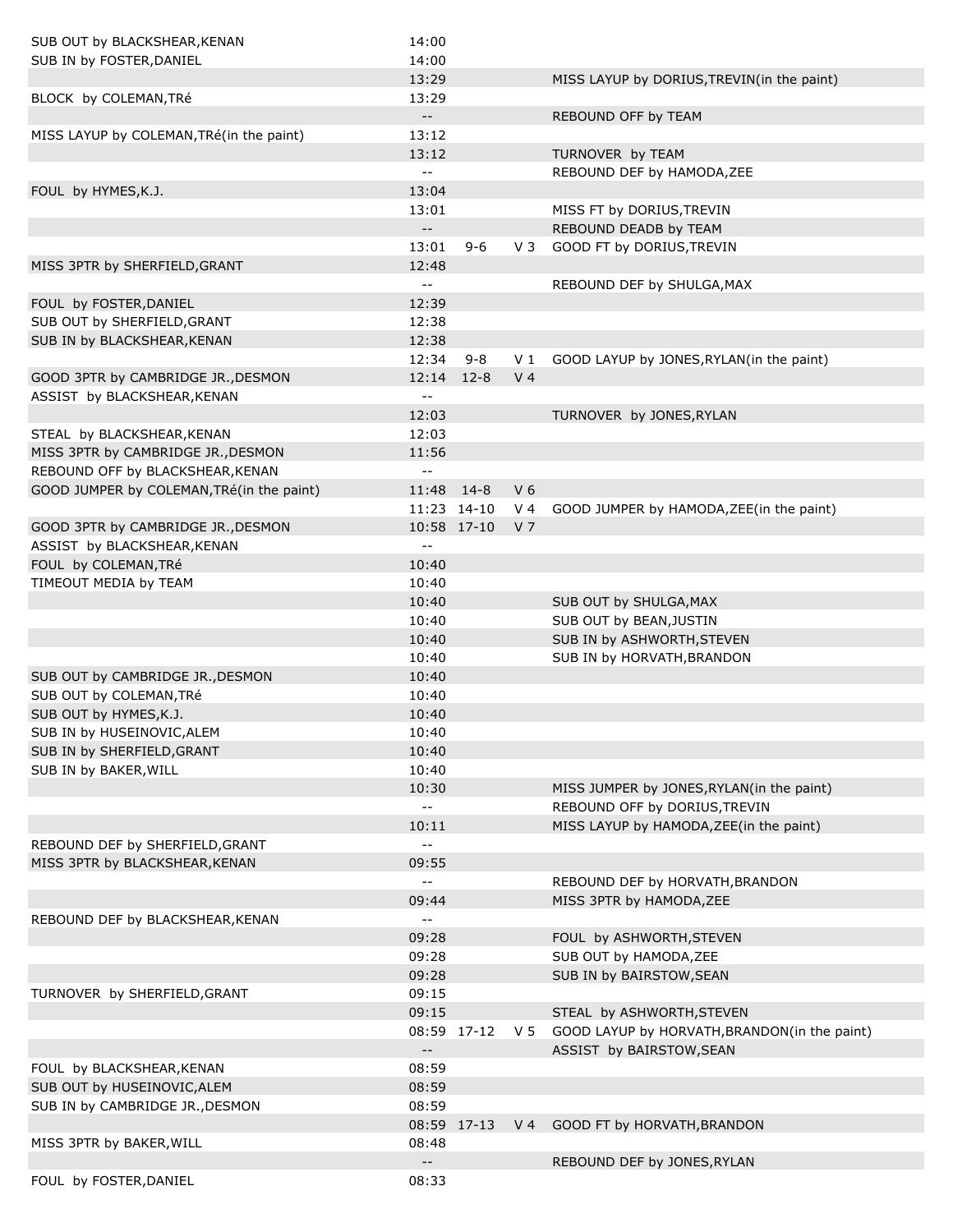|                                             |                                               |                |                | 08:33 17-14 V 3 GOOD FT by HORVATH, BRANDON   |
|---------------------------------------------|-----------------------------------------------|----------------|----------------|-----------------------------------------------|
|                                             | 08:33                                         |                |                | SUB OUT by DORIUS, TREVIN                     |
|                                             | 08:33                                         |                |                | SUB IN by BEAN, JUSTIN                        |
| SUB OUT by FOSTER, DANIEL                   | 08:33                                         |                |                |                                               |
| SUB IN by COLEMAN, TRé                      | 08:33                                         |                |                |                                               |
|                                             |                                               | 08:33 17-15 V2 |                | GOOD FT by HORVATH, BRANDON                   |
| GOOD JUMPER by CAMBRIDGE JR., DESMON        |                                               | 08:15 19-15    | V <sub>4</sub> |                                               |
|                                             | 08:00                                         |                |                | MISS 3PTR by BEAN, JUSTIN                     |
|                                             | $\overline{\phantom{a}}$                      |                |                | REBOUND OFF by BAIRSTOW, SEAN                 |
| FOUL by CAMBRIDGE JR., DESMON               | 07:57                                         |                |                |                                               |
| TIMEOUT MEDIA by TEAM                       | 07:57                                         |                |                |                                               |
| SUB OUT by BAKER, WILL                      | 07:57                                         |                |                |                                               |
| SUB IN by HYMES, K.J.                       | 07:57                                         |                |                |                                               |
|                                             | 07:56                                         |                |                | TURNOVER by JONES, RYLAN                      |
|                                             | 07:44                                         |                |                | FOUL by JONES, RYLAN                          |
|                                             | 07:44                                         |                |                | SUB OUT by JONES, RYLAN                       |
|                                             | 07:44                                         |                |                | SUB IN by EYTLE-ROCK, RJ                      |
| MISS LAYUP by HYMES, K.J. (in the paint)    | 07:39                                         |                |                |                                               |
|                                             | $\overline{\phantom{a}}$                      |                |                | REBOUND DEF by TEAM                           |
|                                             | 07:27                                         |                |                | TURNOVER by BAIRSTOW, SEAN                    |
| STEAL by COLEMAN, TRé                       | 07:27                                         |                |                |                                               |
| MISS JUMPER by COLEMAN, TRé(in the paint)   | 07:13                                         |                |                |                                               |
|                                             | $\mathord{\hspace{1pt}\text{--}\hspace{1pt}}$ |                |                | REBOUND DEF by HORVATH, BRANDON               |
| FOUL by HYMES, K.J.                         | 07:13                                         |                |                |                                               |
| SUB OUT by HYMES, K.J.                      | 07:13                                         |                |                |                                               |
| SUB IN by BAKER, WILL                       | 07:13                                         |                |                |                                               |
|                                             |                                               | 07:13 19-16    |                | V 3 GOOD FT by HORVATH, BRANDON               |
|                                             |                                               | 07:13 19-17    | V 2            | GOOD FT by HORVATH, BRANDON                   |
| MISS JUMPER by SHERFIELD, GRANT             | 07:03                                         |                |                |                                               |
|                                             | $\mathord{\hspace{1pt}\text{--}\hspace{1pt}}$ |                |                | REBOUND DEF by ASHWORTH, STEVEN               |
|                                             | 06:55                                         |                |                | MISS 3PTR by HORVATH, BRANDON                 |
| REBOUND DEF by SHERFIELD, GRANT             | $\mathord{\hspace{1pt}\text{--}\hspace{1pt}}$ |                |                |                                               |
| GOOD JUMPER by COLEMAN, TRé(in the paint)   |                                               | 06:25 21-17 V4 |                |                                               |
| FOUL by COLEMAN, TRé                        | 06:15                                         |                |                |                                               |
|                                             |                                               | 06:15 21-18    | V3             | GOOD FT by HORVATH, BRANDON                   |
|                                             | 06:15                                         |                |                | SUB OUT by BAIRSTOW, SEAN                     |
|                                             | 06:15                                         |                |                | SUB IN by JONES, RYLAN                        |
| SUB OUT by COLEMAN, TRé                     | 06:15                                         |                |                |                                               |
| SUB IN by HENRY, DEANDRE                    | 06:15                                         |                |                |                                               |
|                                             |                                               | 06:15 21-19    | V 2            | GOOD FT by HORVATH, BRANDON                   |
| MISS JUMPER by CAMBRIDGE JR., DESMON        | 06:00                                         |                |                |                                               |
|                                             | $\sim$ $\sim$                                 |                |                | REBOUND DEF by EYTLE-ROCK, RJ                 |
|                                             |                                               | 05:48 21-22    | H 1            | GOOD 3PTR by EYTLE-ROCK, RJ                   |
|                                             | $\mathord{\hspace{1pt}\text{--}\hspace{1pt}}$ |                |                | ASSIST by JONES, RYLAN                        |
| TURNOVER by CAMBRIDGE JR., DESMON           | 05:30                                         |                |                |                                               |
|                                             | 05:30                                         |                |                | STEAL by BEAN, JUSTIN                         |
|                                             | 05:21                                         |                |                | MISS JUMPER by BEAN, JUSTIN                   |
| REBOUND DEF by BAKER, WILL                  | $\mathord{\hspace{1pt}\text{--}\hspace{1pt}}$ |                |                |                                               |
| MISS JUMPER by HENRY, DEANDRE(in the paint) | 05:14                                         |                |                |                                               |
|                                             | $\sim$ $\sim$                                 |                |                | REBOUND DEF by BEAN, JUSTIN                   |
|                                             | 05:04                                         |                |                | MISS 3PTR by EYTLE-ROCK, RJ                   |
| REBOUND DEF by HENRY, DEANDRE               | $\mathord{\hspace{1pt}\text{--}\hspace{1pt}}$ |                |                |                                               |
|                                             | 04:46                                         |                |                | FOUL by EYTLE-ROCK,RJ                         |
| GOOD FT by SHERFIELD, GRANT                 |                                               | 04:46 22-22    |                |                                               |
|                                             | 04:46                                         |                |                | SUB OUT by EYTLE-ROCK, RJ                     |
|                                             | 04:46                                         |                |                | SUB IN by BAIRSTOW, SEAN                      |
| GOOD FT by SHERFIELD, GRANT                 |                                               | 04:46 23-22    | V <sub>1</sub> |                                               |
|                                             |                                               | 04:32 23-24    | $H_1$          | GOOD JUMPER by HORVATH, BRANDON(in the paint) |
|                                             |                                               |                |                | ASSIST by BEAN, JUSTIN                        |
| FOUL by BAKER, WILL                         | 04:32                                         |                |                |                                               |
|                                             |                                               | 04:32 23-25    | H <sub>2</sub> | GOOD FT by HORVATH, BRANDON                   |
|                                             | 04:32                                         |                |                | SUB OUT by HORVATH, BRANDON                   |
|                                             |                                               |                |                |                                               |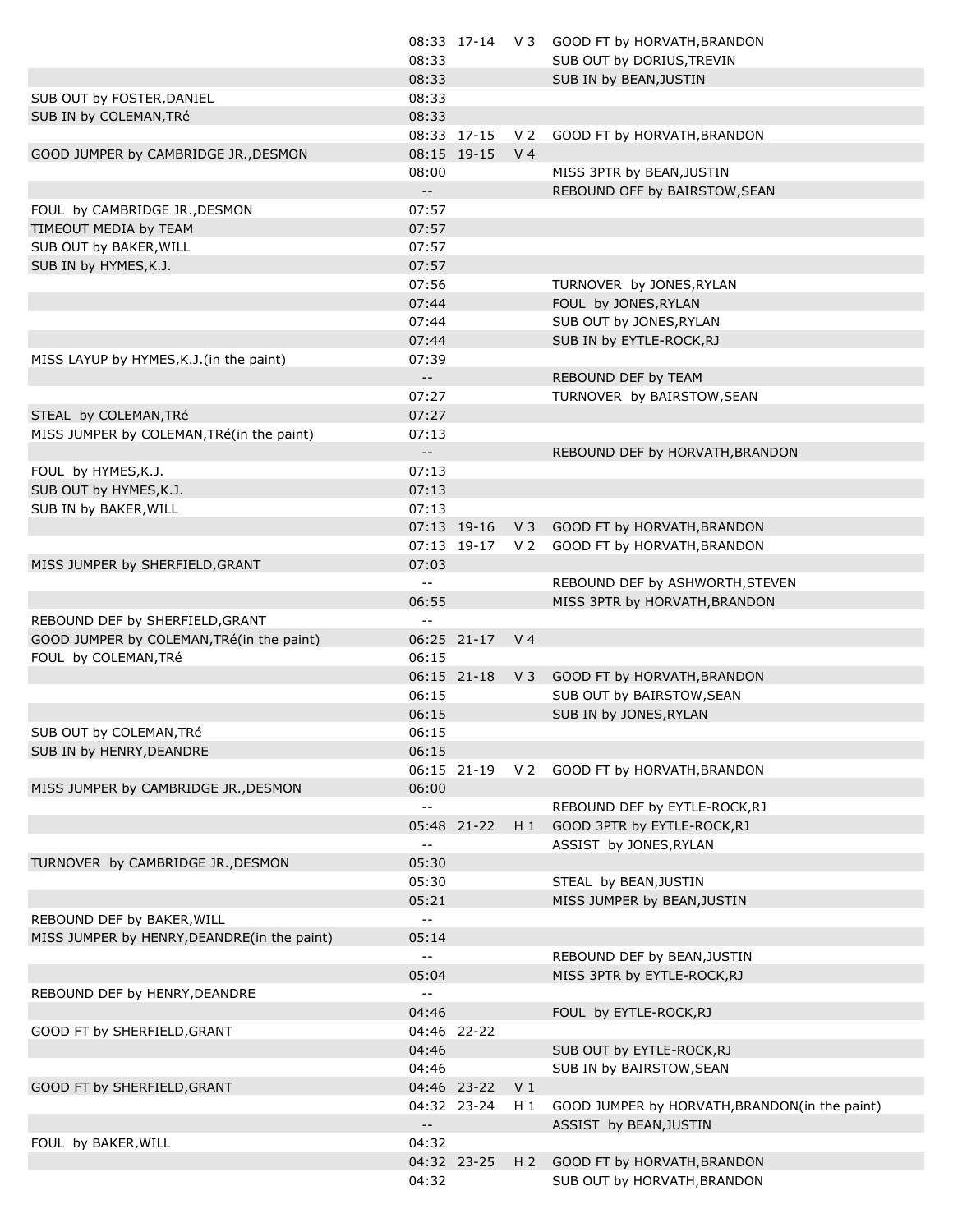|                                                                             | 04:32                                         |                |                | SUB IN by SHULGA, MAX                        |
|-----------------------------------------------------------------------------|-----------------------------------------------|----------------|----------------|----------------------------------------------|
| MISS JUMPER by BLACKSHEAR, KENAN                                            | 04:16                                         |                |                |                                              |
| REBOUND OFF by CAMBRIDGE JR., DESMON                                        | $\sim$                                        |                |                |                                              |
| MISS DUNK by CAMBRIDGE JR., DESMON(in the paint)                            | 04:10                                         |                |                |                                              |
| REBOUND OFF by HENRY, DEANDRE                                               | $- -$                                         |                |                |                                              |
| GOOD LAYUP by SHERFIELD, GRANT(in the paint)                                |                                               | 03:54 25-25    |                |                                              |
| FOUL by BLACKSHEAR, KENAN                                                   | 03:44                                         |                |                |                                              |
| TIMEOUT MEDIA by TEAM                                                       | 03:44                                         |                |                |                                              |
|                                                                             | 03:44                                         |                |                | SUB OUT by BAIRSTOW, SEAN                    |
|                                                                             | 03:44                                         |                |                | SUB IN by HORVATH, BRANDON                   |
| SUB OUT by BLACKSHEAR, KENAN                                                | 03:44                                         |                |                |                                              |
| SUB IN by FOSTER, DANIEL                                                    | 03:44                                         |                |                |                                              |
|                                                                             |                                               |                |                |                                              |
|                                                                             |                                               | 03:44 25-26    | H 1            | GOOD FT by SHULGA, MAX                       |
|                                                                             |                                               | 03:44 25-27    | H <sub>2</sub> | GOOD FT by SHULGA, MAX                       |
|                                                                             | 03:31                                         |                |                | FOUL by SHULGA, MAX                          |
| MISS FT by FOSTER, DANIEL                                                   | 03:31                                         |                |                |                                              |
|                                                                             | $\overline{\phantom{a}}$                      |                |                | REBOUND DEF by BEAN, JUSTIN                  |
|                                                                             | 03:12                                         |                |                | TURNOVER by SHULGA, MAX                      |
| STEAL by SHERFIELD, GRANT                                                   | 03:12                                         |                |                |                                              |
| GOOD 3PTR by CAMBRIDGE JR., DESMON(fastbreak)<br>ASSIST by SHERFIELD, GRANT | $-$                                           | 03:06 28-27 V1 |                |                                              |
| FOUL by BAKER, WILL                                                         | 02:58                                         |                |                |                                              |
|                                                                             |                                               | 02:58 28-28    |                | GOOD FT by HORVATH, BRANDON                  |
| SUB OUT by BAKER, WILL                                                      | 02:58                                         |                |                |                                              |
| SUB IN by HUSEINOVIC, ALEM                                                  | 02:58                                         |                |                |                                              |
|                                                                             | 02:58                                         |                |                | SUB OUT by SHULGA, MAX                       |
|                                                                             | 02:58                                         |                |                | SUB IN by HAMODA, ZEE                        |
|                                                                             | 02:57                                         |                |                | MISS FT by HORVATH, BRANDON                  |
| REBOUND DEF by HENRY, DEANDRE                                               | $-$                                           |                |                |                                              |
| MISS JUMPER by SHERFIELD, GRANT(in the paint)                               | 02:45                                         |                |                |                                              |
|                                                                             | $\overline{\phantom{a}}$                      |                |                |                                              |
|                                                                             |                                               |                |                | REBOUND DEF by HAMODA, ZEE                   |
|                                                                             | 02:40                                         |                |                | TURNOVER by HORVATH, BRANDON                 |
| FOUL by CAMBRIDGE JR., DESMON                                               | 02:23                                         |                |                |                                              |
| TURNOVER by CAMBRIDGE JR., DESMON                                           | 02:23                                         |                |                |                                              |
|                                                                             | 02:05                                         |                |                | MISS LAYUP by HORVATH, BRANDON(in the paint) |
|                                                                             | $-$                                           |                |                | REBOUND OFF by HORVATH, BRANDON              |
|                                                                             |                                               | 02:02 28-30    | H <sub>2</sub> | GOOD LAYUP by HORVATH, BRANDON(in the paint) |
| GOOD JUMPER by CAMBRIDGE JR., DESMON(in the paint)                          |                                               | 01:45 30-30    |                |                                              |
| ASSIST by SHERFIELD, GRANT                                                  | $--$                                          |                |                |                                              |
| TIMEOUT 30SEC by TEAM                                                       | 01:43                                         |                |                |                                              |
|                                                                             | 01:43                                         |                |                | SUB OUT by HAMODA, ZEE                       |
|                                                                             | 01:43                                         |                |                | SUB IN by EYTLE-ROCK, RJ                     |
| SUB OUT by CAMBRIDGE JR., DESMON                                            | 01:43                                         |                |                |                                              |
| SUB IN by WEAVER, JALEN                                                     | 01:43                                         |                |                |                                              |
|                                                                             |                                               | 01:29 30-32    | $H_2$          | GOOD JUMPER by BEAN, JUSTIN(in the paint)    |
|                                                                             | $\mathord{\hspace{1pt}\text{--}\hspace{1pt}}$ |                |                | ASSIST by JONES, RYLAN                       |
| MISS 3PTR by FOSTER, DANIEL                                                 | 01:16                                         |                |                |                                              |
|                                                                             | $\overline{\phantom{a}}$                      |                |                | REBOUND DEF by ASHWORTH, STEVEN              |
|                                                                             |                                               | 01:10 30-35    | H 5            | GOOD 3PTR by JONES, RYLAN (fastbreak)        |
|                                                                             | $\mathord{\hspace{1pt}\text{--}\hspace{1pt}}$ |                |                | ASSIST by ASHWORTH, STEVEN                   |
| MISS JUMPER by SHERFIELD, GRANT                                             | 00:49                                         |                |                |                                              |
|                                                                             | $\overline{\phantom{a}}$                      |                |                | REBOUND DEF by ASHWORTH, STEVEN              |
|                                                                             |                                               | 00:36 30-37    | H <sub>7</sub> | GOOD LAYUP by BEAN, JUSTIN(in the paint)     |
|                                                                             | $\overline{\phantom{a}}$                      |                |                | ASSIST by ASHWORTH, STEVEN                   |
|                                                                             | 00:08                                         |                |                |                                              |
|                                                                             |                                               |                |                | FOUL by JONES, RYLAN                         |
| GOOD FT by SHERFIELD, GRANT                                                 |                                               | 00:06 31-37    | H 6            |                                              |
| GOOD FT by SHERFIELD, GRANT                                                 |                                               | 00:06 32-37    | H <sub>5</sub> |                                              |
|                                                                             | 00:02                                         |                |                | MISS 3PTR by ASHWORTH, STEVEN                |
| REBOUND DEF by HENRY, DEANDRE                                               | $\overline{\phantom{a}}$                      |                |                |                                              |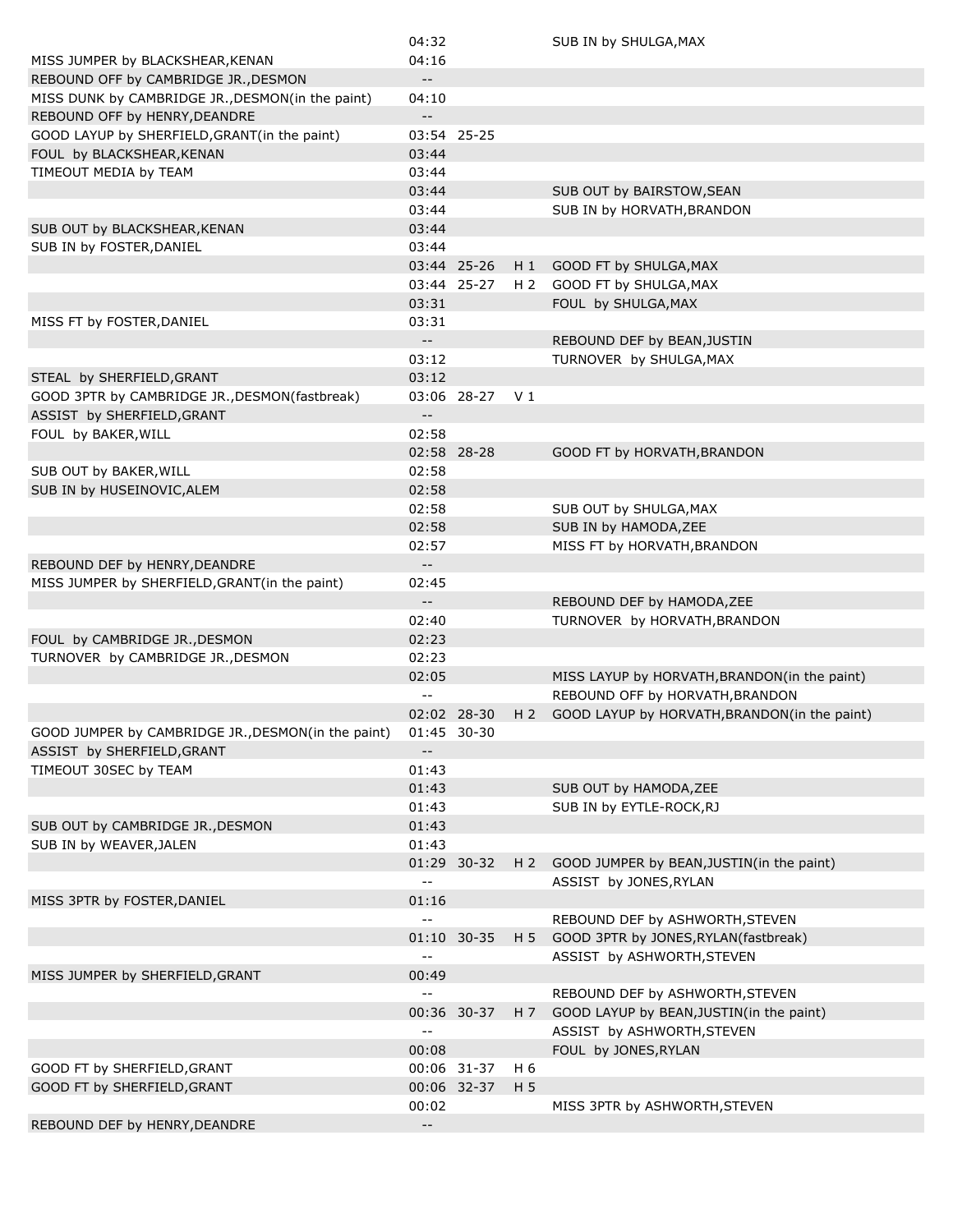## 2nd Half Play By Play

| <b>VISITORS: Nevada</b>                                      | Time                                          |             |                | Score Margin HOME TEAM: Utah St.                  |
|--------------------------------------------------------------|-----------------------------------------------|-------------|----------------|---------------------------------------------------|
|                                                              | 20:00                                         |             |                | SUB OUT by JONES, RYLAN                           |
|                                                              | 20:00                                         |             |                | SUB IN by BAIRSTOW, SEAN                          |
| SUB OUT by WEAVER, JALEN                                     | 20:00                                         |             |                |                                                   |
| SUB OUT by HUSEINOVIC, ALEM                                  | 20:00                                         |             |                |                                                   |
| SUB OUT by HENRY, DEANDRE                                    | 20:00                                         |             |                |                                                   |
| SUB OUT by FOSTER, DANIEL                                    | 20:00                                         |             |                |                                                   |
| SUB IN by BLACKSHEAR, KENAN                                  | 20:00                                         |             |                |                                                   |
| SUB IN by CAMBRIDGE JR., DESMON                              | 20:00                                         |             |                |                                                   |
| SUB IN by COLEMAN, TRé                                       | 20:00                                         |             |                |                                                   |
| SUB IN by BAKER, WILL                                        | 20:00                                         |             |                |                                                   |
|                                                              | 19:53                                         |             |                | TURNOVER by BEAN, JUSTIN                          |
| GOOD DUNK by BAKER, WILL(in the paint)                       |                                               | 19:37 34-37 | $H_3$          |                                                   |
| ASSIST by COLEMAN, TRé                                       | $\overline{a}$                                |             |                |                                                   |
|                                                              | 19:16                                         |             |                | MISS JUMPER by BEAN, JUSTIN(in the paint)         |
| REBOUND DEF by BLACKSHEAR, KENAN                             | $-$                                           |             |                |                                                   |
|                                                              |                                               |             |                |                                                   |
| GOOD JUMPER by BLACKSHEAR, KENAN(fastbreak)(in the<br>paint) |                                               | 19:09 36-37 | $H_1$          |                                                   |
|                                                              |                                               | 18:58 36-39 | H 3            | GOOD LAYUP by BEAN, JUSTIN(in the paint)          |
|                                                              | $\overline{\phantom{a}}$ .                    |             |                | ASSIST by ASHWORTH, STEVEN                        |
| GOOD LAYUP by CAMBRIDGE JR., DESMON(in the paint)            |                                               | 18:45 38-39 | $H_1$          |                                                   |
| ASSIST by COLEMAN, TRé                                       | $\overline{\phantom{a}}$ .                    |             |                |                                                   |
| FOUL by SHERFIELD, GRANT                                     | 18:37                                         |             |                |                                                   |
|                                                              | 18:22                                         |             |                | MISS LAYUP by HORVATH, BRANDON(in the paint)      |
| REBOUND DEF by BAKER, WILL                                   | $\overline{\phantom{a}}$                      |             |                |                                                   |
| MISS JUMPER by BLACKSHEAR, KENAN                             | 18:12                                         |             |                |                                                   |
|                                                              | $\overline{\phantom{a}}$                      |             |                |                                                   |
|                                                              |                                               |             |                | REBOUND DEF by BEAN, JUSTIN                       |
|                                                              | 17:58                                         |             |                | TURNOVER by HORVATH, BRANDON                      |
| GOOD JUMPER by SHERFIELD, GRANT                              |                                               | 17:46 40-39 | V <sub>1</sub> |                                                   |
|                                                              | 17:34                                         |             |                | MISS LAYUP by ASHWORTH, STEVEN(in the paint)      |
|                                                              | $\mathord{\hspace{1pt}\text{--}\hspace{1pt}}$ |             |                | REBOUND OFF by EYTLE-ROCK, RJ                     |
|                                                              | 17:30                                         |             |                | MISS LAYUP by EYTLE-ROCK, RJ (in the paint)       |
| REBOUND DEF by SHERFIELD, GRANT                              | $\mathord{\hspace{1pt}\text{--}\hspace{1pt}}$ |             |                |                                                   |
| TURNOVER by SHERFIELD, GRANT                                 | 17:16                                         |             |                |                                                   |
|                                                              | 17:16                                         |             |                | STEAL by ASHWORTH, STEVEN                         |
| FOUL by COLEMAN, TRé                                         | 17:14                                         |             |                |                                                   |
|                                                              | 17:14                                         |             |                | SUB OUT by EYTLE-ROCK, RJ                         |
|                                                              | 17:14                                         |             |                | SUB IN by JONES, RYLAN                            |
| SUB OUT by COLEMAN, TRé                                      | 17:14                                         |             |                |                                                   |
| SUB IN by FOSTER, DANIEL                                     | 17:14                                         |             |                |                                                   |
|                                                              |                                               | 16:53 40-41 | $H_1$          | GOOD JUMPER by JONES, RYLAN(in the paint)         |
| GOOD 3PTR by SHERFIELD, GRANT                                |                                               | 16:32 43-41 | V <sub>2</sub> |                                                   |
| FOUL by FOSTER, DANIEL                                       | 16:07                                         |             |                |                                                   |
|                                                              |                                               | 15:53 43-43 |                | GOOD JUMPER by JONES, RYLAN(in the paint)         |
| MISS LAYUP by SHERFIELD, GRANT(in the paint)                 | 15:31                                         |             |                |                                                   |
|                                                              | $\sim$                                        |             |                | REBOUND DEF by BEAN, JUSTIN                       |
|                                                              |                                               |             |                | GOOD JUMPER by HORVATH, BRANDON(fastbreak)(in the |
|                                                              |                                               | 15:26 43-45 | H <sub>2</sub> | paint)                                            |
|                                                              | $\overline{\phantom{a}}$ .                    |             |                | ASSIST by BEAN, JUSTIN                            |
| MISS 3PTR by BAKER, WILL                                     | 15:15                                         |             |                |                                                   |
|                                                              | $\overline{\phantom{a}}$                      |             |                | REBOUND DEF by BAIRSTOW, SEAN                     |
|                                                              |                                               | 15:06 43-47 | H 4            | GOOD DUNK by HORVATH, BRANDON(in the paint)       |
|                                                              | $\overline{\phantom{a}}$                      |             |                | ASSIST by BAIRSTOW, SEAN                          |
| GOOD LAYUP by FOSTER, DANIEL(in the paint)                   |                                               | 14:38 45-47 | H <sub>2</sub> |                                                   |
| ASSIST by SHERFIELD, GRANT                                   | $\overline{\phantom{a}}$                      |             |                |                                                   |
|                                                              | 14:38                                         |             |                | FOUL by BEAN, JUSTIN                              |
| TIMEOUT MEDIA by TEAM                                        | 14:38                                         |             |                |                                                   |
| SUB OUT by BLACKSHEAR, KENAN                                 | 14:38                                         |             |                |                                                   |
| SUB OUT by BAKER, WILL                                       | 14:38                                         |             |                |                                                   |
| SUB IN by COLEMAN, TRé                                       | 14:38                                         |             |                |                                                   |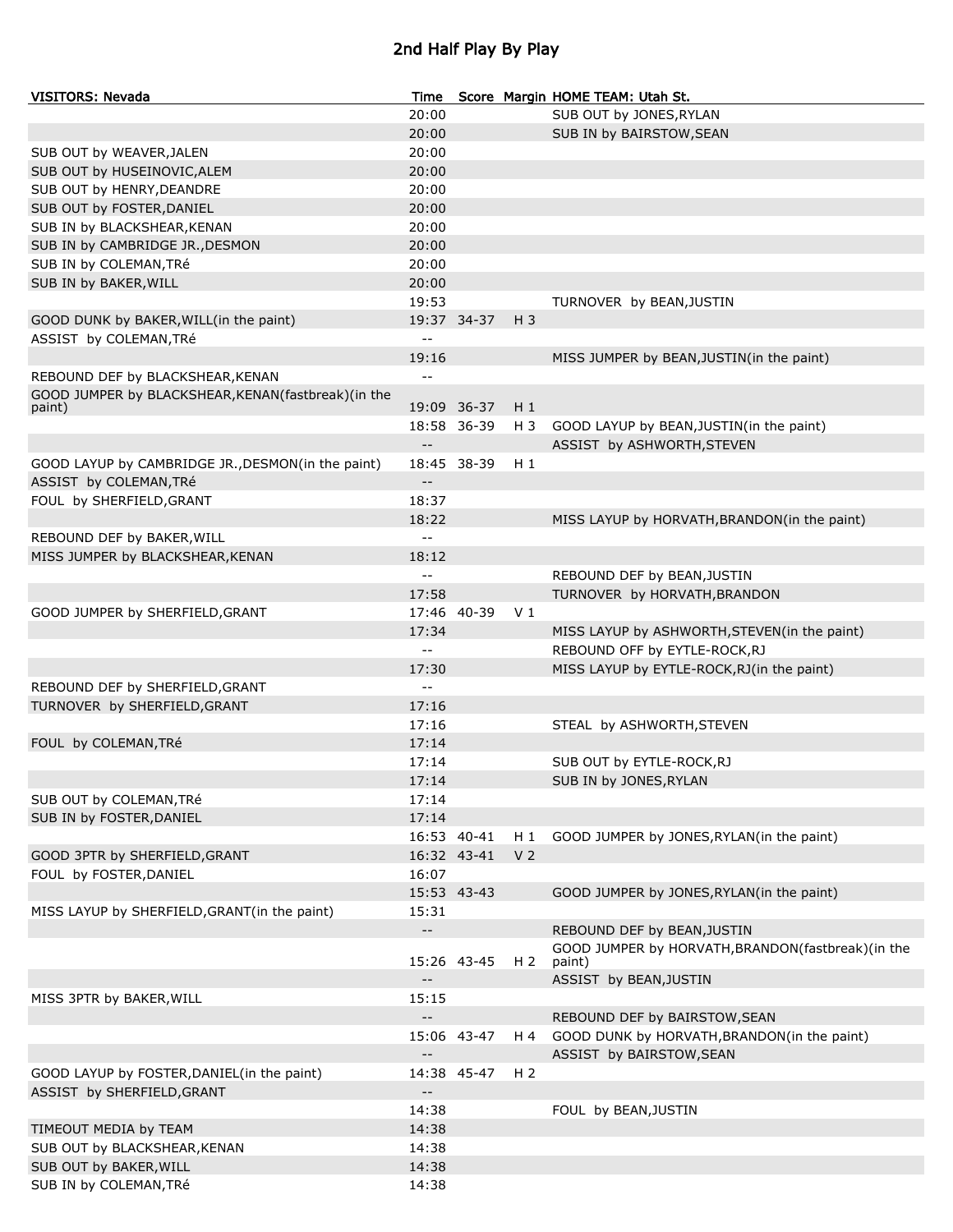| SUB IN by HYMES, K.J.                              | 14:38                                         |                 |                |                                               |
|----------------------------------------------------|-----------------------------------------------|-----------------|----------------|-----------------------------------------------|
| MISS FT by FOSTER, DANIEL                          | 14:38                                         |                 |                |                                               |
|                                                    | $\overline{\phantom{a}}$                      |                 |                | REBOUND DEF by HORVATH, BRANDON               |
|                                                    | 14:12                                         |                 |                | MISS LAYUP by BEAN, JUSTIN(in the paint)      |
| BLOCK by HYMES, K.J.                               | 14:12                                         |                 |                |                                               |
| REBOUND DEF by FOSTER, DANIEL                      | $\sim$ $\sim$                                 |                 |                |                                               |
| MISS 3PTR by CAMBRIDGE JR., DESMON                 | 14:03                                         |                 |                |                                               |
| REBOUND OFF by HYMES, K.J.                         | $\overline{\phantom{a}}$                      |                 |                |                                               |
| MISS JUMPER by CAMBRIDGE JR., DESMON(in the paint) | 13:55                                         |                 |                |                                               |
| REBOUND OFF by CAMBRIDGE JR., DESMON               | $\sim$ $-$                                    |                 |                |                                               |
| GOOD LAYUP by CAMBRIDGE JR., DESMON(in the paint)  |                                               | 13:50 47-47     |                |                                               |
|                                                    |                                               | 13:29 47-50     | H 3            | GOOD 3PTR by BEAN, JUSTIN                     |
|                                                    | $\overline{\phantom{m}}$                      |                 |                | ASSIST by JONES, RYLAN                        |
|                                                    | 13:05                                         |                 |                | FOUL by ASHWORTH, STEVEN                      |
| MISS FT by HYMES, K.J.                             | 13:05                                         |                 |                |                                               |
| REBOUND DEADB by TEAM                              | $\sim$ $\sim$                                 |                 |                |                                               |
| MISS FT by HYMES, K.J.                             | 13:05                                         |                 |                |                                               |
|                                                    | $\sim$ $-$                                    |                 |                | REBOUND DEF by HORVATH, BRANDON               |
|                                                    | 12:43                                         |                 |                | MISS 3PTR by BAIRSTOW, SEAN                   |
| REBOUND DEF by HYMES, K.J.                         | $\sim$ $\sim$                                 |                 |                |                                               |
| TURNOVER by HYMES, K.J.                            | 12:34                                         |                 |                |                                               |
|                                                    | 12:34                                         |                 |                |                                               |
|                                                    | 12:24                                         |                 |                | STEAL by BEAN, JUSTIN                         |
|                                                    |                                               |                 |                | MISS JUMPER by JONES, RYLAN(in the paint)     |
| BLOCK by CAMBRIDGE JR., DESMON                     | 12:24                                         |                 |                |                                               |
| REBOUND DEF by FOSTER, DANIEL                      | $\overline{\phantom{a}}$ .                    |                 |                |                                               |
| GOOD 3PTR by CAMBRIDGE JR., DESMON(fastbreak)      |                                               | 12:18 50-50     |                |                                               |
| ASSIST by FOSTER, DANIEL                           | $\overline{\phantom{m}}$                      |                 |                |                                               |
| SUB OUT by SHERFIELD, GRANT                        | 12:05                                         |                 |                |                                               |
| SUB IN by BLACKSHEAR, KENAN                        | 12:05                                         |                 |                |                                               |
|                                                    |                                               | 11:51 50-52     | H <sub>2</sub> | GOOD JUMPER by HORVATH, BRANDON(in the paint) |
| GOOD 3PTR by CAMBRIDGE JR., DESMON                 |                                               | 11:29 53-52     | V <sub>1</sub> |                                               |
| ASSIST by BLACKSHEAR, KENAN                        | $\sim$ $\sim$                                 |                 |                |                                               |
| FOUL by HYMES, K.J.                                | 11:12                                         |                 |                |                                               |
| TIMEOUT MEDIA by TEAM                              | 11:12                                         |                 |                |                                               |
| SUB OUT by CAMBRIDGE JR., DESMON                   | 11:12                                         |                 |                |                                               |
| SUB OUT by HYMES, K.J.                             | 11:12                                         |                 |                |                                               |
| SUB IN by SHERFIELD, GRANT                         | 11:12                                         |                 |                |                                               |
| SUB IN by BAKER, WILL                              | 11:12                                         |                 |                |                                               |
|                                                    | 11:12                                         |                 |                | MISS FT by HORVATH, BRANDON                   |
|                                                    | $\sim$ $\sim$                                 |                 |                | REBOUND DEADB by TEAM                         |
|                                                    |                                               | 11:12 53-53     |                | GOOD FT by HORVATH, BRANDON                   |
| GOOD LAYUP by BAKER, WILL (in the paint)           |                                               | 10:49 55-53 V 2 |                |                                               |
| ASSIST by FOSTER, DANIEL                           | $\mathord{\hspace{1pt}\text{--}\hspace{1pt}}$ |                 |                |                                               |
|                                                    | 10:33                                         |                 |                | MISS JUMPER by ASHWORTH, STEVEN               |
| REBOUND DEF by BLACKSHEAR, KENAN                   | $\mathord{\hspace{1pt}\text{--}\hspace{1pt}}$ |                 |                |                                               |
| GOOD 3PTR by FOSTER, DANIEL                        |                                               | 10:20 58-53     | V 5            |                                               |
| ASSIST by BLACKSHEAR, KENAN                        | $\overline{\phantom{a}}$ .                    |                 |                |                                               |
|                                                    |                                               | 09:55 58-56     |                | V 2 GOOD 3PTR by BEAN, JUSTIN                 |
|                                                    | $\overline{\phantom{m}}$                      |                 |                | ASSIST by JONES, RYLAN                        |
|                                                    | 09:34                                         |                 |                | FOUL by BEAN, JUSTIN                          |
|                                                    | 09:34                                         |                 |                | SUB OUT by ASHWORTH, STEVEN                   |
|                                                    | 09:34                                         |                 |                | SUB IN by EYTLE-ROCK, RJ                      |
| SUB OUT by FOSTER, DANIEL                          | 09:34                                         |                 |                |                                               |
| SUB IN by CAMBRIDGE JR., DESMON                    | 09:34                                         |                 |                |                                               |
| MISS 3PTR by COLEMAN, TRé                          | 09:26                                         |                 |                |                                               |
| REBOUND OFF by BLACKSHEAR, KENAN                   | $\mathord{\hspace{1pt}\text{--}\hspace{1pt}}$ |                 |                |                                               |
| GOOD 3PTR by CAMBRIDGE JR., DESMON                 |                                               | 09:20 61-56 V5  |                |                                               |
| ASSIST by BLACKSHEAR, KENAN                        | $\mathord{\hspace{1pt}\text{--}\hspace{1pt}}$ |                 |                |                                               |
| FOUL by BAKER, WILL                                | 09:08                                         |                 |                |                                               |
|                                                    |                                               |                 |                | 09:08 61-57 V 4 GOOD FT by JONES, RYLAN       |
|                                                    |                                               |                 |                | 09:08 61-58 V 3 GOOD FT by JONES, RYLAN       |
| MISS LAYUP by COLEMAN, TRé(in the paint)           | 08:51                                         |                 |                |                                               |
|                                                    |                                               |                 |                |                                               |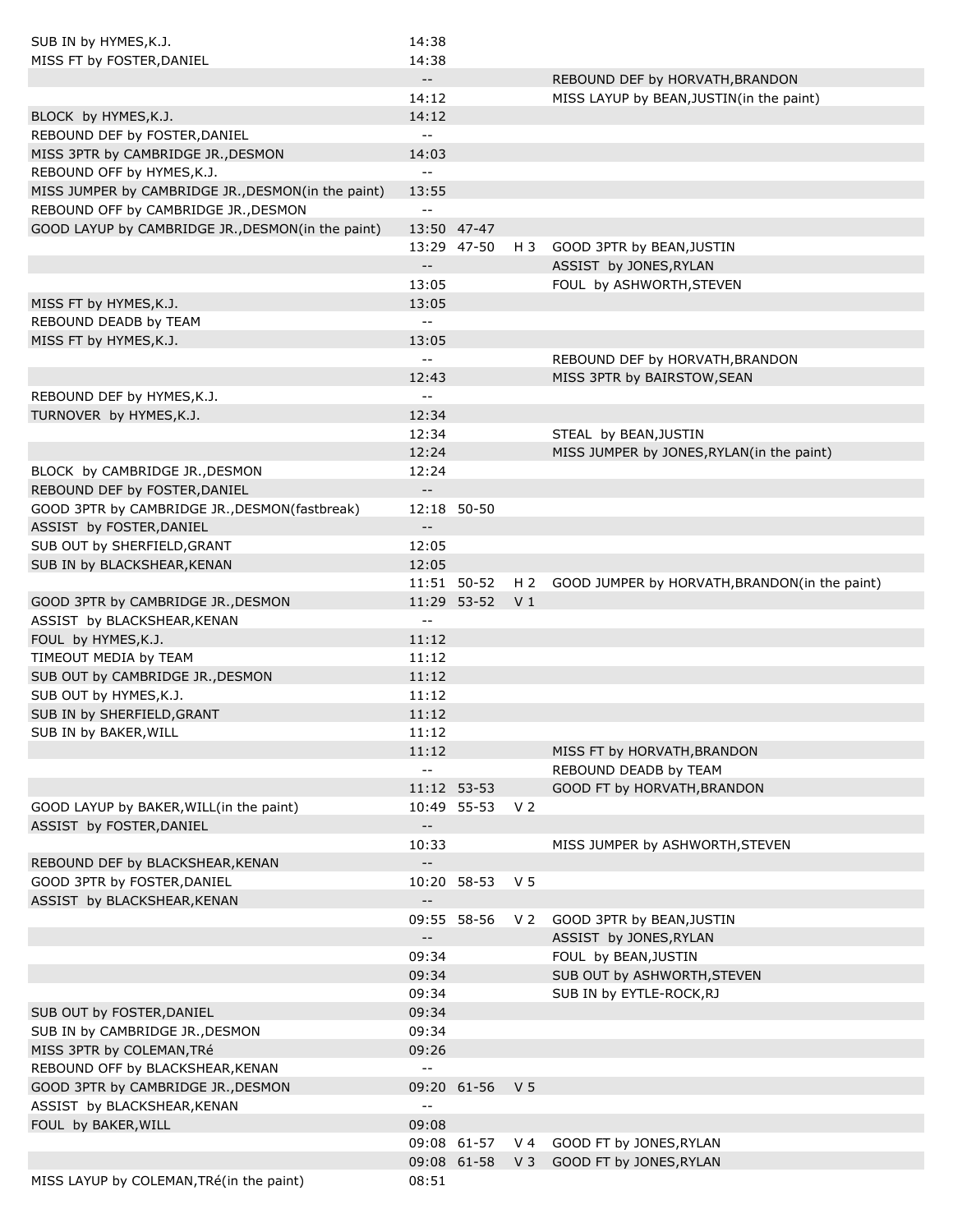| REBOUND OFF by COLEMAN, TRé                   | $- -$                                         |                  |                |                                                  |
|-----------------------------------------------|-----------------------------------------------|------------------|----------------|--------------------------------------------------|
| GOOD LAYUP by COLEMAN, TRé(in the paint)      |                                               | 08:48 63-58      | V 5            |                                                  |
|                                               | 08:36                                         |                  |                | MISS LAYUP by BAIRSTOW, SEAN(in the paint)       |
| BLOCK by CAMBRIDGE JR., DESMON                | 08:36                                         |                  |                |                                                  |
| REBOUND DEF by CAMBRIDGE JR., DESMON          | $\overline{\phantom{a}}$                      |                  |                |                                                  |
| GOOD LAYUP by BAKER, WILL(in the paint)       |                                               | 08:14 65-58      | V 7            |                                                  |
| ASSIST by BLACKSHEAR, KENAN                   | $\overline{\phantom{a}}$                      |                  |                |                                                  |
|                                               |                                               | 07:56 65-60      |                | V 5 GOOD LAYUP by HORVATH, BRANDON(in the paint) |
|                                               | $\overline{\phantom{a}}$                      |                  |                | ASSIST by JONES, RYLAN                           |
|                                               | 07:33                                         |                  |                | FOUL by JONES, RYLAN                             |
| TIMEOUT MEDIA by TEAM                         | 07:33                                         |                  |                |                                                  |
|                                               | 07:33                                         |                  |                | SUB OUT by JONES, RYLAN                          |
|                                               | 07:33                                         |                  |                | SUB IN by ASHWORTH, STEVEN                       |
| GOOD LAYUP by BLACKSHEAR, KENAN(in the paint) |                                               | 07:23 67-60      | V <sub>7</sub> |                                                  |
| ASSIST by SHERFIELD, GRANT                    | $\overline{\phantom{a}}$                      |                  |                |                                                  |
|                                               | 07:03                                         |                  |                | MISS 3PTR by ASHWORTH, STEVEN                    |
| REBOUND DEF by BLACKSHEAR, KENAN              | $\overline{\phantom{a}}$                      |                  |                |                                                  |
| GOOD LAYUP by BAKER, WILL(in the paint)       |                                               | 06:41 69-60      | V <sub>9</sub> |                                                  |
| ASSIST by BLACKSHEAR, KENAN                   | $\overline{\phantom{a}}$                      |                  |                |                                                  |
|                                               | 06:28                                         |                  |                | TURNOVER by ASHWORTH, STEVEN                     |
| STEAL by BAKER, WILL                          | 06:28                                         |                  |                |                                                  |
| MISS JUMPER by SHERFIELD, GRANT               | 06:14                                         |                  |                |                                                  |
|                                               | $\overline{\phantom{a}}$                      |                  |                | REBOUND DEF by TEAM                              |
|                                               | 06:13                                         |                  |                | SUB OUT by ASHWORTH, STEVEN                      |
|                                               | 06:13                                         |                  |                | SUB IN by JONES, RYLAN                           |
|                                               | 06:13                                         |                  |                | SUB OUT by BAIRSTOW, SEAN                        |
|                                               | 06:13                                         |                  |                | SUB IN by SHULGA, MAX                            |
|                                               | 05:56                                         |                  |                | MISS LAYUP by EYTLE-ROCK, RJ(in the paint)       |
|                                               | $\overline{\phantom{a}}$                      |                  |                | REBOUND OFF by BEAN, JUSTIN                      |
|                                               | 05:53                                         |                  |                | MISS LAYUP by BEAN, JUSTIN(in the paint)         |
| REBOUND DEF by CAMBRIDGE JR., DESMON          | $\overline{\phantom{a}}$                      |                  |                |                                                  |
|                                               | 05:52                                         |                  |                | FOUL by HORVATH, BRANDON                         |
| MISS JUMPER by SHERFIELD, GRANT(in the paint) | 05:43                                         |                  |                |                                                  |
|                                               | $\overline{\phantom{a}}$                      |                  |                | REBOUND DEF by JONES, RYLAN                      |
|                                               | 05:23                                         |                  |                | MISS 3PTR by SHULGA, MAX                         |
| REBOUND DEADB by TEAM                         | $\mathord{\hspace{1pt}\text{--}\hspace{1pt}}$ |                  |                |                                                  |
| TIMEOUT 30SEC by TEAM                         | 05:12                                         |                  |                |                                                  |
| TIMEOUT MEDIA by TEAM                         | 05:12                                         |                  |                |                                                  |
| MISS 3PTR by CAMBRIDGE JR., DESMON            | 05:01                                         |                  |                |                                                  |
|                                               | $\mathord{\hspace{1pt}\text{--}\hspace{1pt}}$ |                  |                | REBOUND DEF by BEAN, JUSTIN                      |
|                                               | 04:53                                         |                  |                | MISS 3PTR by BEAN, JUSTIN                        |
| REBOUND DEF by CAMBRIDGE JR., DESMON          | $\mathord{\hspace{1pt}\text{--}\hspace{1pt}}$ |                  |                |                                                  |
| MISS JUMPER by BLACKSHEAR, KENAN              | 04:31                                         |                  |                |                                                  |
|                                               | $\sim$ $-$                                    |                  |                | REBOUND DEF by SHULGA, MAX                       |
|                                               |                                               | 04:26 69-63      |                | V 6 GOOD 3PTR by EYTLE-ROCK, RJ (fastbreak)      |
|                                               | $\overline{\phantom{m}}$                      |                  |                | ASSIST by HORVATH, BRANDON                       |
|                                               | 04:22                                         |                  |                | TIMEOUT 30SEC by TEAM                            |
| TIMEOUT MEDIA by TEAM                         | 04:22                                         |                  |                |                                                  |
|                                               | 04:22                                         |                  |                | SUB OUT by SHULGA, MAX                           |
|                                               |                                               |                  |                |                                                  |
| GOOD 3PTR by BAKER, WILL                      | 04:22                                         |                  | V <sub>9</sub> | SUB IN by ASHWORTH, STEVEN                       |
|                                               |                                               | 04:02 72-63      |                |                                                  |
| ASSIST by SHERFIELD, GRANT                    | $\mathord{\hspace{1pt}\text{--}\hspace{1pt}}$ |                  |                |                                                  |
|                                               | 03:49                                         |                  |                | MISS 3PTR by ASHWORTH, STEVEN                    |
|                                               | $\mathord{\hspace{1pt}\text{--}\hspace{1pt}}$ |                  |                | REBOUND OFF by HORVATH, BRANDON                  |
|                                               |                                               | 03:26 72-65      | V <sub>7</sub> | GOOD LAYUP by BEAN, JUSTIN(in the paint)         |
|                                               | $\sim$ $-$                                    |                  |                | ASSIST by EYTLE-ROCK, RJ                         |
| FOUL by CAMBRIDGE JR., DESMON                 | 03:26                                         |                  |                |                                                  |
|                                               | 03:26                                         |                  |                | MISS FT by BEAN, JUSTIN                          |
| REBOUND DEF by BAKER, WILL                    | $\overline{\phantom{a}}$                      |                  |                |                                                  |
|                                               | 03:08                                         |                  |                | FOUL by ASHWORTH, STEVEN                         |
| GOOD 3PTR by SHERFIELD, GRANT                 |                                               | 03:01 75-65 V 10 |                |                                                  |
|                                               |                                               | 02:43 75-67      | V 8            | GOOD JUMPER by HORVATH, BRANDON(in the paint)    |